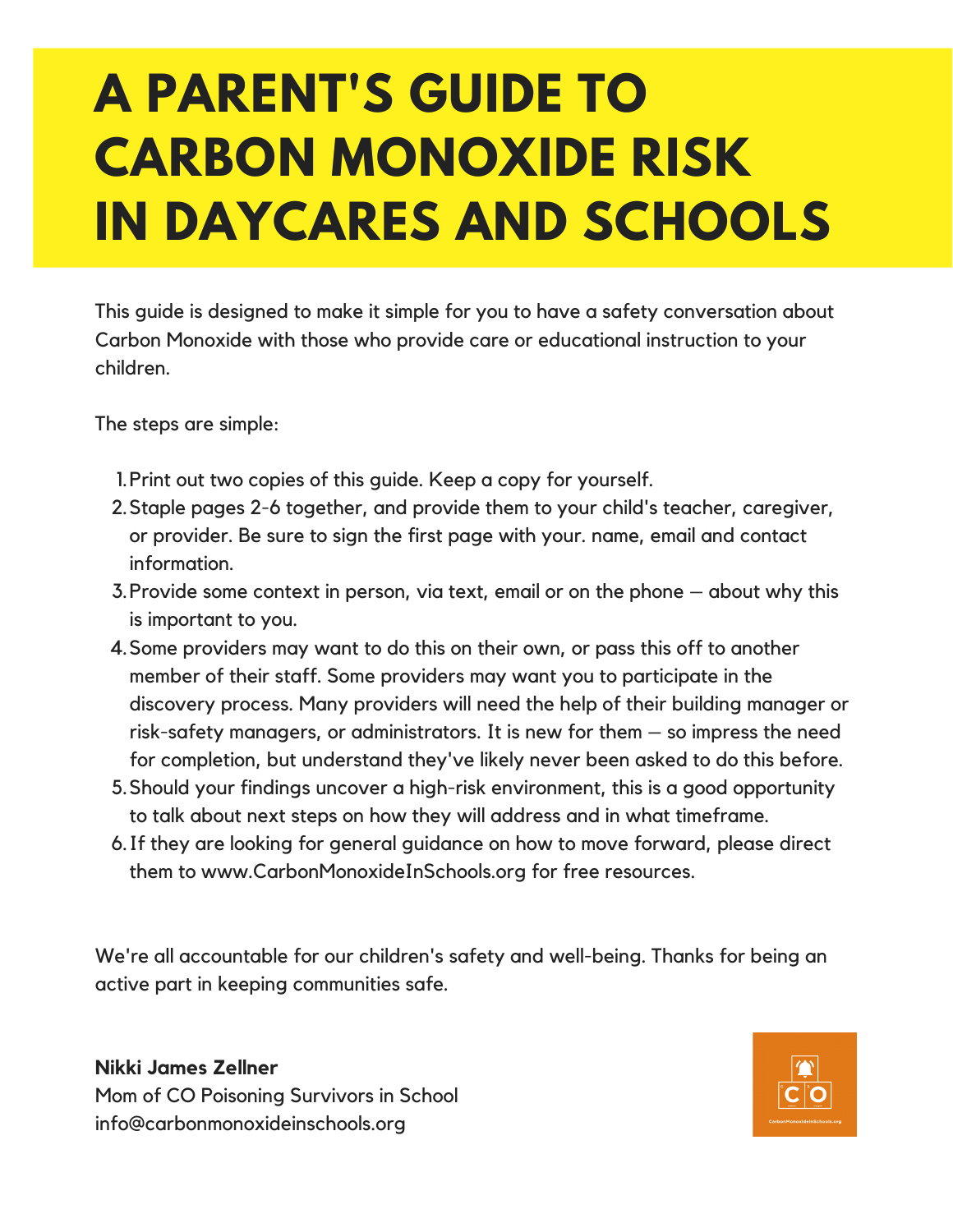# **LET'S HAVE A CONVERSATION ABOUT CARBON MONOXIDE RISK.**

As parents, we want to ensure any place we send our children for care – whether that's childcare, recreational experiences or educational instruction – is a safe place.

Using this simple assessment tool, we will be able to have a conversation about the risk of carbon monoxide on the property in a way that encourages two-way communication and transparency. I'd appreciate you filling this out to the best of your ability and **providing it back ASAP, but no later than the 14 days after our child has come into your care.** Please save a copy for yourself and share it with any coworkers or colleagues who may also find it helpful.

Carbon monoxide is a tasteless, odorless gas that has negative health impacts to those exposed to it, and deadly to those who remain in its presence without emergency intervention. It affects children more quickly, and with more long term effects, than healthy adults.

As parents, we want to ensure every caregiver or staff member are trained in awareness, emergency preparedness, and prevention of carbon monoxide exposure and poisoning – and understand in full the risk on this unique property.

Should you have any issue completing this assessment, due to concern with your findings or a lack of education around the subject, we'd encourage you to reach out to Nikki James Zellner, founder of CO Safe Schools – who got involved in carbon monoxide safety after her children were poisoned in their daycare in Virginia. She can be reached at info@carbonmonoxideinschools.org.

With appreciation,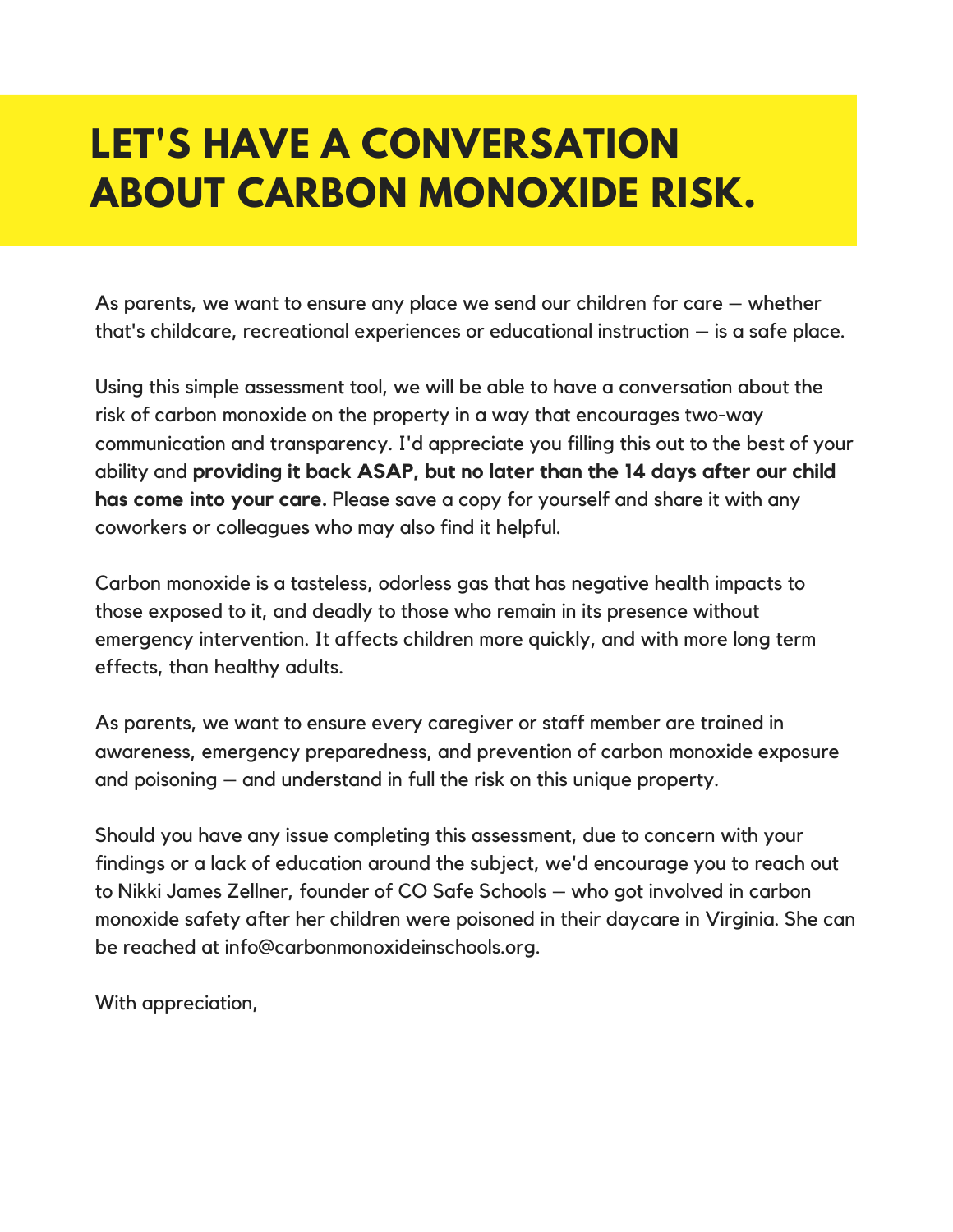**CARBON MONOXIDE EXPOSURE IMPACTS LONG AND SHORT-TERM HEALTH, AND CAN QUICKLY TURN INTO A LIFE-THREATENING EMERGENCY.**



# **CARBON MONOXIDE SYMPTOMS**

**• STARTS AS**: Slight headache, nausea, vomiting, fatigue, flu-like symptoms

**• MOVES TO**: Throbbing headache, drowsiness, confusion, fast heart rate

• **LEADS TO**: Convulsions, unconsciousness, brain damage, heart and lung failure, death

# **WHAT YOU NEED TO DO QUICKLY**

If you notice the start of, or a progression of, symptoms above affecting one or multiple people, or if you're experiencing them yourself, **get yourself and others out of the building into fresh air immediately.**

**Do not wait** on alarm to sound, as there may be an alarm malfunction or no detector on site.

**Call 911** and tell them you believe people have been exposed to carbon monoxide at your school.

Follow your school's planned emergency evacuation procedures, **regardless of inclement weather**. With CO exposure, it is imperative you remove people from the building into fresh air as soon as possible.

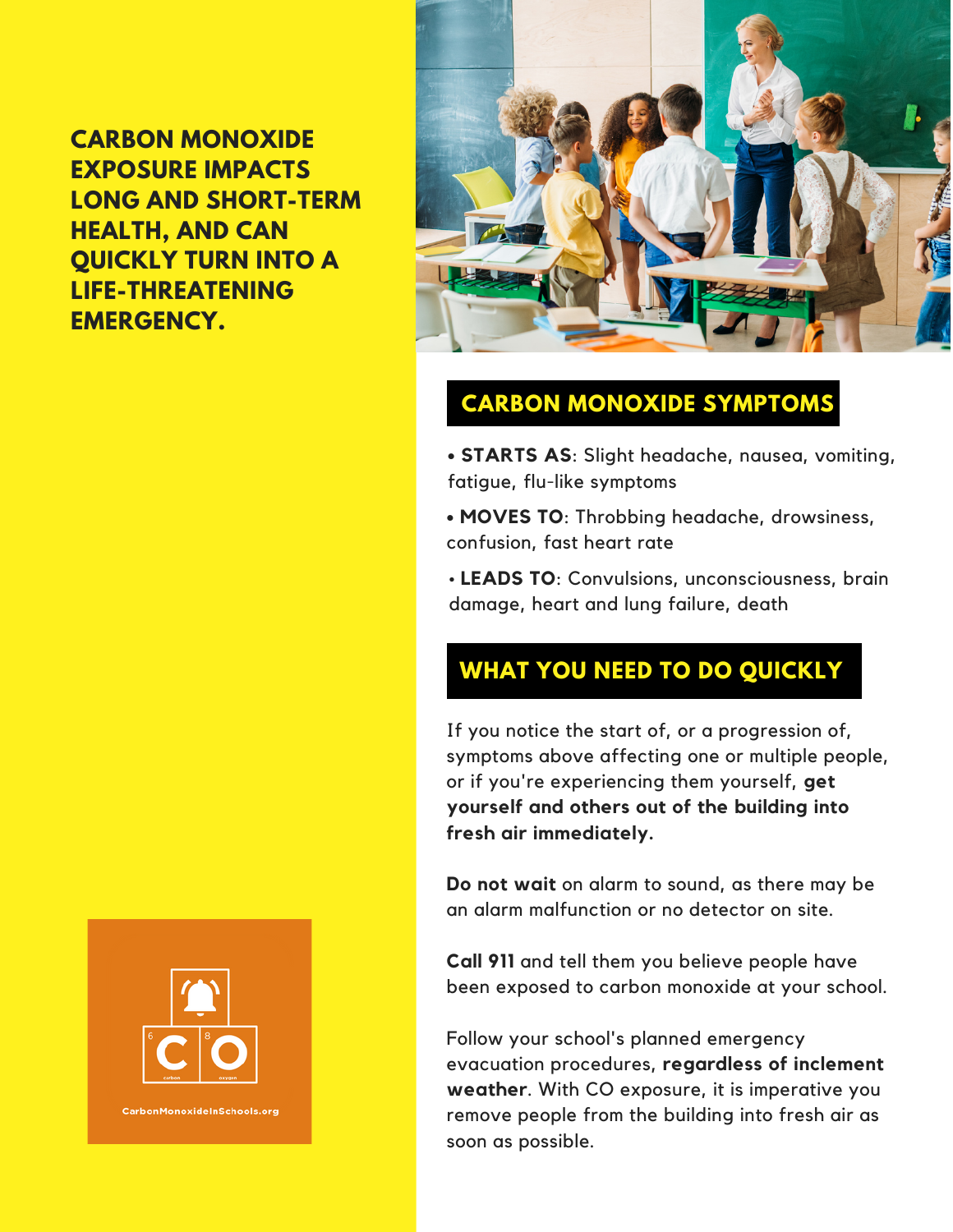## **KNOW YOUR CO: FAST FACTS FOR SCHOOLS**

#### **FACT 1: A building does not need a fuel-fired system to have a CO exposure incident.**

While boilers, furnaces and HVAC systems are the #1 source of CO incidents in schools, they're not the only source. Emergency CO-related incidents in schools are caused by things like blocked vents, propane-powered cleaning equipment, idling vehicles and improperly ventilated areas where gas equipment is in use or gas can accumulate.

#### **FACT 2: Most educators and faculty nationwide are not required to complete carbon monoxide awareness, prevention or situational training.**

If there is no installed detection, or if detection devices are malfunctioning, front line staff are the ONLY ones who can recognize a CO issue as it's occurring. Teachers will see changes in children's normal behavior and will be the first to see a "group" symptom emerging and where it's happening. It is imperative they know what they're looking for, how to respond, and who to alert when it comes to CO.

#### **FACT 3: A majority of U.S. schools and daycares do not have CO detection on site.**

It has been proven that if school's aren't required to do it, they often don't. Budget constraints, aging buildings and equipment, and increasing demands of curriculum and training often mean that the CO conversation is left to maintenance personnel and risk managers. However, many staff, parents and community members who occupy the building are under the impression their health and life safety are being protected – when it's not.

#### **FACT 4: Not all CO detection devices are created equal, and most new building code recommendations are the bare minimum for life safety in CO emergencies.**

There are key differences between carbon monoxide monitors, stand-alone alarms and integrated detection systems. When it comes to children's safety, you want to invest in the devices that will protect their development – not just save their life. What a school should be using for CO protection based on its unique size, age, systems and layout is often far greater than the minimum recommendations for safety made by code councils, local code or state law. It is imperative to understand the unique needs of your school and its occupants – and install detection devices accordingly.

#### **FACT 5: Children are at higher risk than adults when exposed to carbon monoxide and experience more long-term side effects. We need to prevent injury, not just death.**

Due to their age and current stage of development, children will respond to CO exposure differently than the adults in the room with them. Children have higher metabolism and breathe faster, meaning they will be inhaling and distributing carbon monoxide more often. Their developing minds are still in the growth stage, and exposure to poisonous toxin can change neurological response and organ development for the long term. Younger children, in particular, are unable to communicate physical issues being experience, and it is not abnormal for them to appear drowsy and fussy.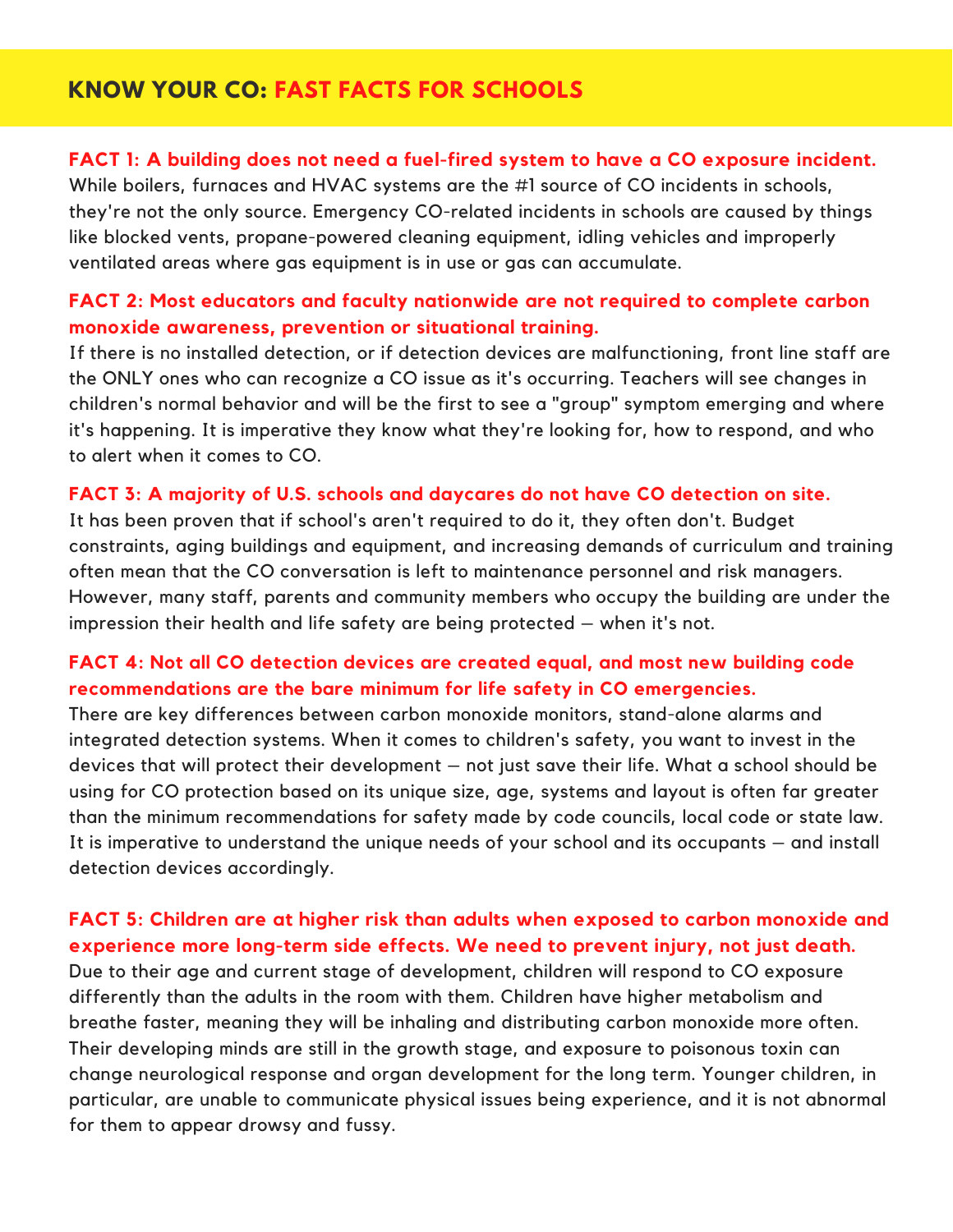### **CARBON MONOXIDE TRAINING: HOW PREPARED ARE WE?**

We have received training on and understand how to identify symptoms of carbon monoxide

We know where CO Detection Zones in the school are located, and how alert systems in those zones will respond to CO detection *if working properly*

We are comfortable with the current status of and the steps my school is taking to address CO risk, training, prevention and protection of all occupants

We understand the CO "sources and spreaders" that are on the grounds of the school, located in or around its buildings & property

We understand who we should reach out to should we have additional questions about CO training, prevention and protection for all occupants

We understand our school's emergency plan and procedures as it relates to CO specifically *and feel comfortable with it*

#### **CO PREVENTION IN OUR SCHOOL: HOW PREPARED ARE WE?**

| <b>Our school's CO alerting</b><br>and detection system is:                                                                                                                                                        | <b>Our school has CO Detection</b><br><b>Zones in the following locations:</b>                                                                                                                                                                                                                                                               |
|--------------------------------------------------------------------------------------------------------------------------------------------------------------------------------------------------------------------|----------------------------------------------------------------------------------------------------------------------------------------------------------------------------------------------------------------------------------------------------------------------------------------------------------------------------------------------|
| Hardwired + automatically<br>alerts emergency services<br>High-sensitivity plug-in<br>detectors w/ battery backup<br>Low-sensitivity plug in<br>detectors w/ battery backup<br>None. Reliant on staff to see issue | Our hardwired system can alert to an<br>issue anywhere within building (and for<br>those structures not hardwired, we<br>have a plug-in alerting system installed)<br>We have plug-in alerting systems in<br>every gathering space (such as lobbies,<br>gymnasiums, cafeterias and classrooms),<br>as well as remote and high-risk locations |
|                                                                                                                                                                                                                    | We have plug-in alerting systems<br>only in certain high-risk for CO<br><b>locations</b><br>Our school has not outlined any<br>CO detection zones                                                                                                                                                                                            |